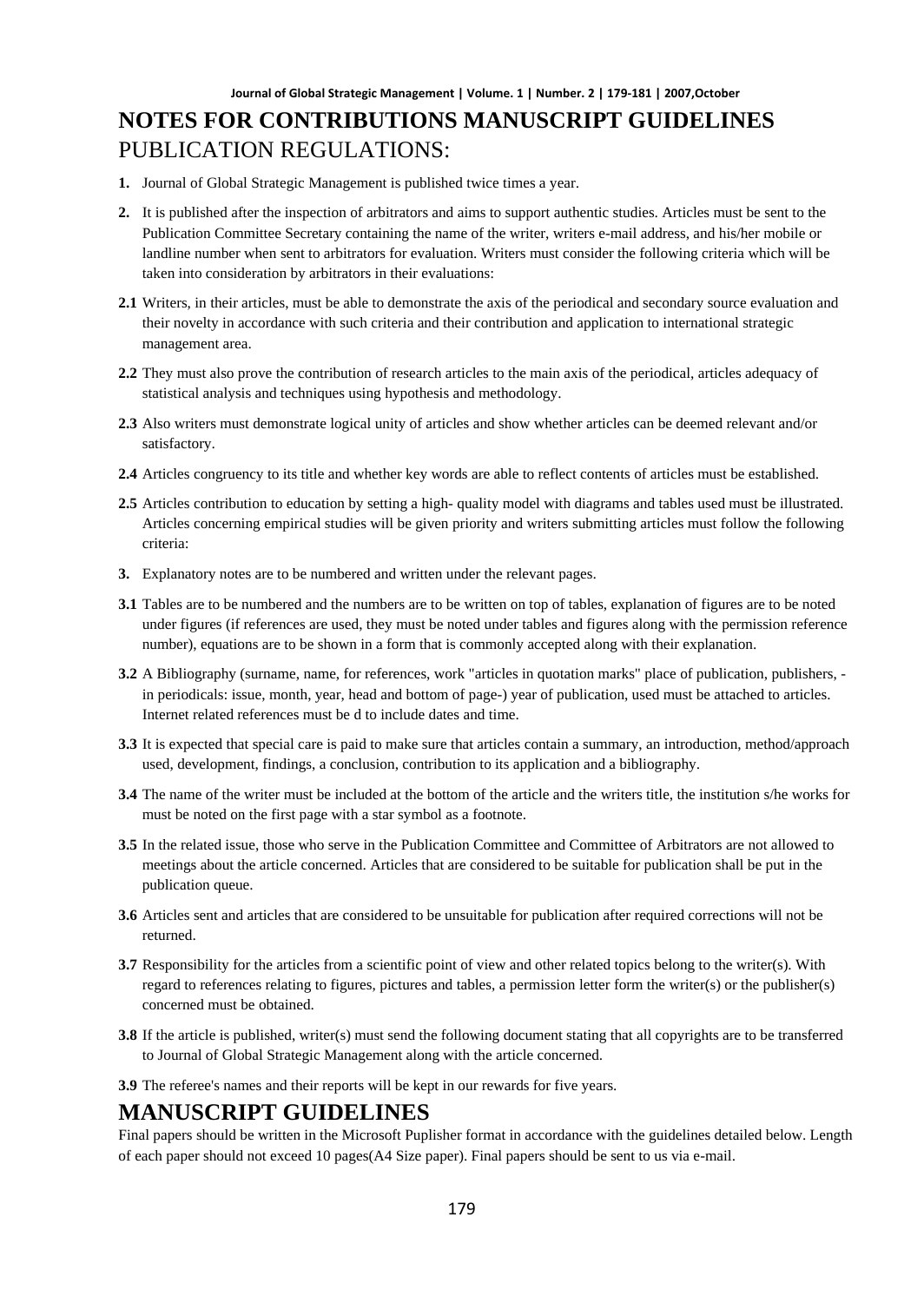#### **Journal of Global Strategic Management | Volume. 1 | Number. 2 | 179-181 | 2007,October**

### **Base Font**

The paper should be typed Times New Roman with Point Size 10 and Single-spaced. A space should be between each paragraph.

# **Margins**

Set your margins as follows: Left Margin:3 cm Right Margin:3 cm Top Margin:3 cm Bottom Margin:2,50 cm

# **Title**

The title should be in all capital letters, boldface, "SIZE 20" and centered at the top of the first page. The author(s) and affiliations(s) should be centered, bold face, "SIZE 16" and single-spaced, beginning on the second line below the title. Do not use titles such as Dr. or Assistant Professor. etc.

# **Abstract**

On the second line following the author(s) and affiliation(s), the word abstract should be centered and typed in all capital letters boldface with the "SIZE 16". The text of the abstract should be italicized and not more than 500 words and 3-5 keywords must be included.

# **ABSTRACT**

The main object of this paper $\hat{a} \in \mathbb{R}$ 

## **Body**

The body of the paper following the abstract should be single-space, and both left and right justified. Microsoft Word calls this "Justify".

First-level headings should be centered, boldface and in all capital letters with the "SIZE14" (Following the abstract, include a first level heading before the first paragraph of the body of the paper to clearly separate the two).

## **INTRODUCTION**

Second -level headings should be flush with the left margin, bold face, "SIZE 16" and in upper and lower case letters (NOT all caps).

# **Strategic Decision Making**

# **Exhibits And Appendices**

Exhibits may be included with each one appearing on a separate page. Exhibits should be typed as close as possible to the location they are cited. Headings should be centered, boldface, and capitalized above the exhibit. The size of the heading for each exhibit should be "SIZE 12".

# **EXIHIBIT 1**

Appendices should immediately follow the body of the paper and precede the references. The word appendix should be centered above the appendix, in "SIZE 16", bold and caps.

### **APPENDIX References**

Calling references in the text should be handled with the use of last name, year of publication and page number. Ansoff (1965; 56) indicate that  $\hat{\mathbf{\epsilon}}$ 

The bibliography should include those reference cited in the text of the paper and should be titled REFERENCE, which must be all in capital letters, boldface and "SIZE 16". References should be listed on a separate page at the end of the paper. A line must be skipped between references.

# **REFERENCES**

Bourgeois, L.J. and Eisenhardt, Kathleen M.(1988), Strategic Decision Process in High Velocity Environment: Four Cases in the Microcomputer Industry, Management Science, 34, pp.816-835.

Kirkwood, Craig W., (1997), Strategic Decision Making, Multi-objective Decision Analysis with Spreadsheets, Wadsworth Puplishing Company, California, USA.

Footnotes will NOT be used for references.